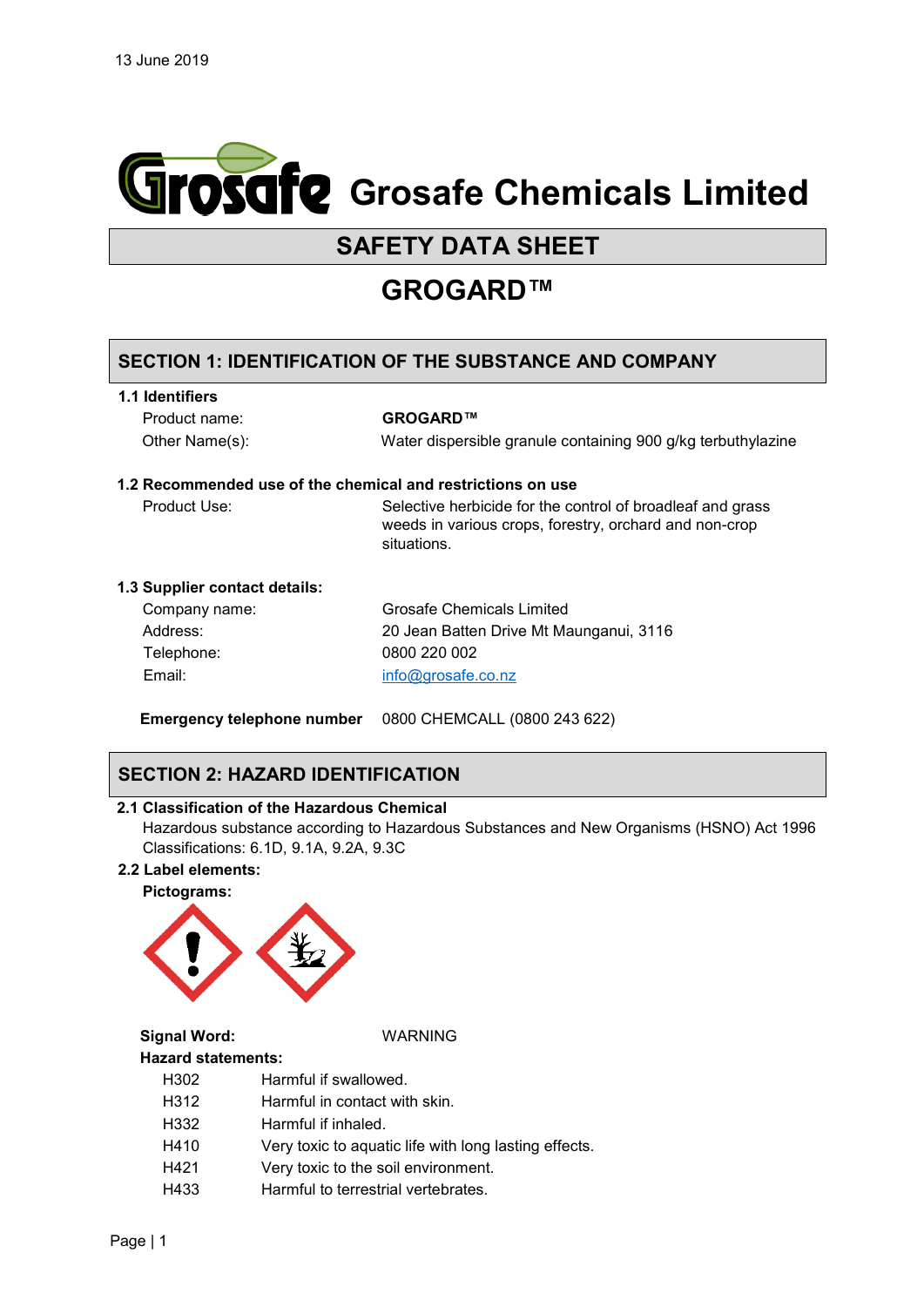#### **Precautionary statements:**

| Prevention       |                                                                                              |
|------------------|----------------------------------------------------------------------------------------------|
| P <sub>102</sub> | Keep out of reach of children.                                                               |
| P261             | Avoid breathing mist/vapours/spray.                                                          |
| P <sub>264</sub> | Wash hands and any exposed skin thoroughly after handling.                                   |
| P <sub>270</sub> | Do not eat, drink or smoke when using this product.                                          |
| P <sub>271</sub> | Use only outdoors or in well-ventilated area.                                                |
| P273             | Avoid release to the environment.                                                            |
| P <sub>280</sub> | Wear protective gloves, protective clothing and eye/face protection.                         |
| Response         |                                                                                              |
| P301 + P310      | IF SWALLOWED: Immediately call a POISON CENTRE or doctor.                                    |
| P330             | Rinse mouth.                                                                                 |
| P302 + P352      | IF ON SKIN: Wash with plenty of soap and water.                                              |
| P312             | Call a POISON CENTRE or doctor if you feel unwell.                                           |
| P363             | Wash contaminated clothing before re-use.                                                    |
| P304 + P340      | IF INHALED: Remove to fresh air and keep at rest in a position comfortable for<br>breathing. |
| P312             | Call a POISON CENTRE or doctor if you feel unwell.                                           |
| P391             | Collect spillage.                                                                            |
| Storage          |                                                                                              |
|                  |                                                                                              |
| Disposal         |                                                                                              |
| P <sub>501</sub> | Dispose of contents/container in accordance with local regulations.                          |

## **SECTION 3: COMPOSITION/INFORMATION ON INGREDIENTS**

| Ingredients       | <b>CAS</b>   | <b>Proportion</b> |
|-------------------|--------------|-------------------|
| Terbuthylazine    | 5915-41-3    | 90                |
| Other ingredients | Trade secret | balance           |

This is a commercial product whose exact ratio of components may vary slightly.

## **SECTION 4: FIRST AID MEASURES**

#### **4.1 Description of first aid measures**

#### **General Information:**

For advice call the National Poison Centre, telephone 0800 POISON [0800 764 766] for advice. Have label or Safety Data Sheet at hand

**Ingestion:** If swallowed, rinse mouth with water. Immediately call the NATIONAL POISONS CENTRE or doctor for advice.

**Skin Contact:** Remove contaminated clothing and wash skin with plenty of soap and water. Get medical advice if person feels unwell or irritation develops.

**Eye Contact:** Rinse cautiously with water for several minutes. Remove contact lenses, if present and easy to do. Continue rinsing. If eye irritation persists, get medical advice.

**Inhalation:** Remove person to fresh air and keep at rest in a position comfortable for breathing. Call the NATIONAL POISONS CENTRE or doctor for advice if person feels unwell.

#### **4.2 Symptoms caused by exposure**

Unlikely to cause harmful effects under normal conditions of handling and use. If large quantities inhaled then symptoms may include sore throat, headache, nausea, abdominal distress or increased respiration.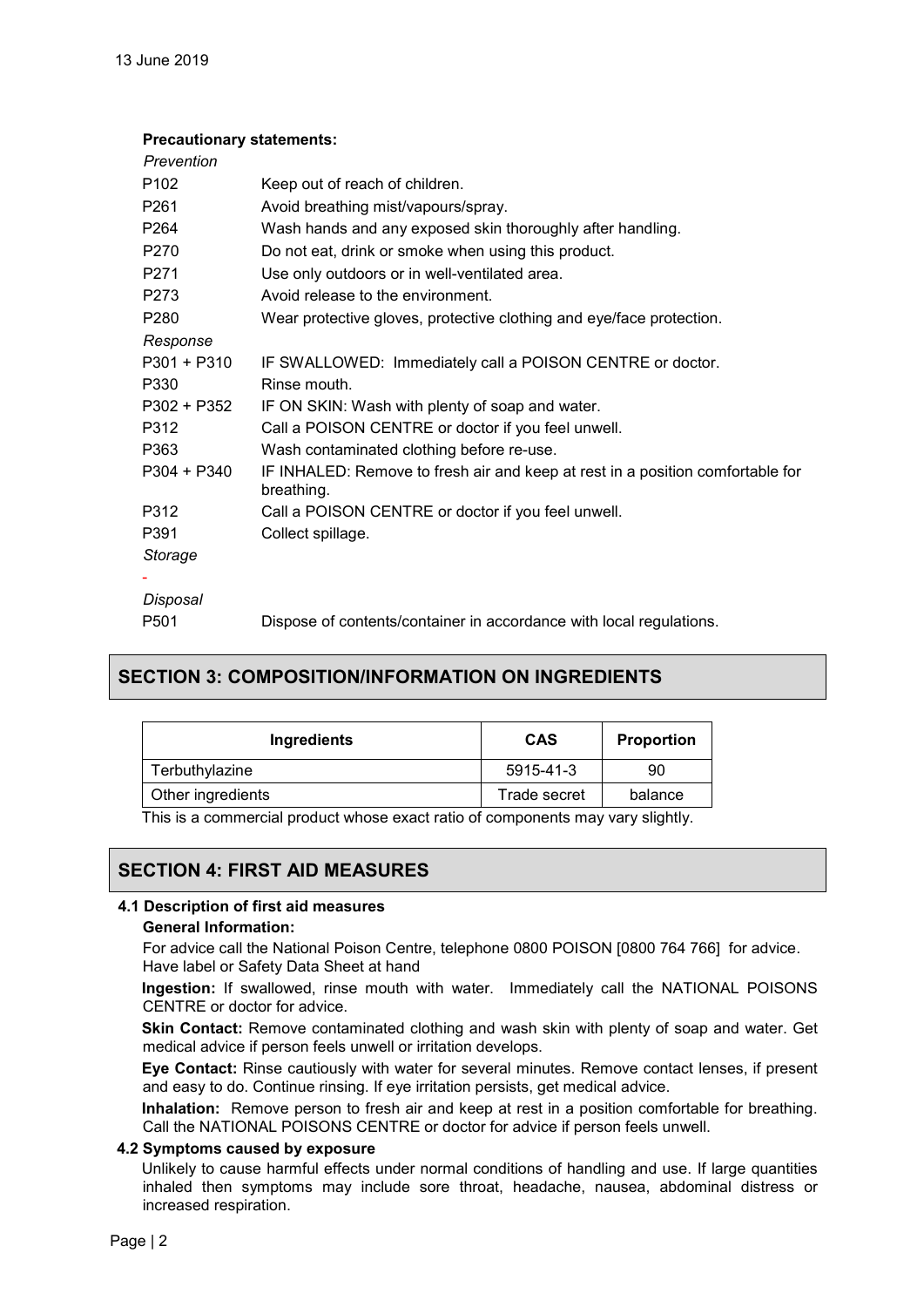**4.3 Medical attention and special treatment** 

Treat symptomatically.

## **SECTION 5: FIRE FIGHTING MEASURES**

**5.1 Suitable extinguishing media**

Use water spray, Contain extinguishing media to prevent runoff into drains, sewers, waterways.

**5.2 Specific hazards arising from the chemical** 

Fire decomposition product s(e.g. carbon monoxide, carbon dioxide, nitrogen oxides, smoke) may be harmful if inhaled.

**5.3 Special protective equipment and precautions for fire fighters** 

Wear full personal protective equipment including with self-contained breathing apparatus (SCBA).

## **SECTION 6: ACCIDENTAL RELEASE MEASURES**

#### **6.1 Personal precautions, protective equipment and emergency procedures**  In the event of a spill, wear full protective clothing including respiratory, eye and face protection. Wash contaminated personal protective equipment and clothing, and dry before re-use.

#### **6.2 Environmental precautions**

Prevent spillage from entering drains or waterways. If contamination of drains, streams, watercourses, etc. is unavoidable, warn the local water authority.

**6.3 Methods and materials for containment and cleaning up** 

Contain spilled material, recover into labelled drums that can be sealed for safe disposal. Clean area with water and detergent.

## **SECTION 7: HANDLING AND STORAGE**

#### **7.1 Precautions for safe handling**

Read the label before use. Do not handle until all safety precautions have been read and understood. To be used by workers who are trained and appropriately supervised. Use in outdoors in well-ventilated environment. Avoid contact with skin and eyes. Avoid inhalation of spray mist/aerosols. Wear protective equipment such as coat/trouser (overalls), boots, waterproof hat, respirator, gloves and eye protection. Wash hands and exposed skin after handling. Do not use spray equipment contaminated with this product for any other purpose unless first thoroughly cleaned with a suitable cleaning detergent.

#### **7.2 Conditions for safe storage**

Store only in original container. Store securely in the closed original packaging out of reach of children and in a dry, cool, well-ventilated area. Keep away from food, drink and animals feeding stuffs.

## **SECTION 8: EXPOSURE CONTROLS AND PERSONAL PROTECTION**

#### **8.1 Control parameters – exposure standards, biological monitoring**

| Ingredient                             | TWA ( $mg/m3$ ) | STEL (mg/m <sup>3</sup> ) |
|----------------------------------------|-----------------|---------------------------|
| Particulates, not otherwise classified |                 |                           |
|                                        | 3 (respirable)  |                           |

Exposure limits have not been established for any of the significant ingredients in this product. No biological limits applicable.

#### **8.2 Engineering controls**

Use only outdoors to ensure adequate ventilation.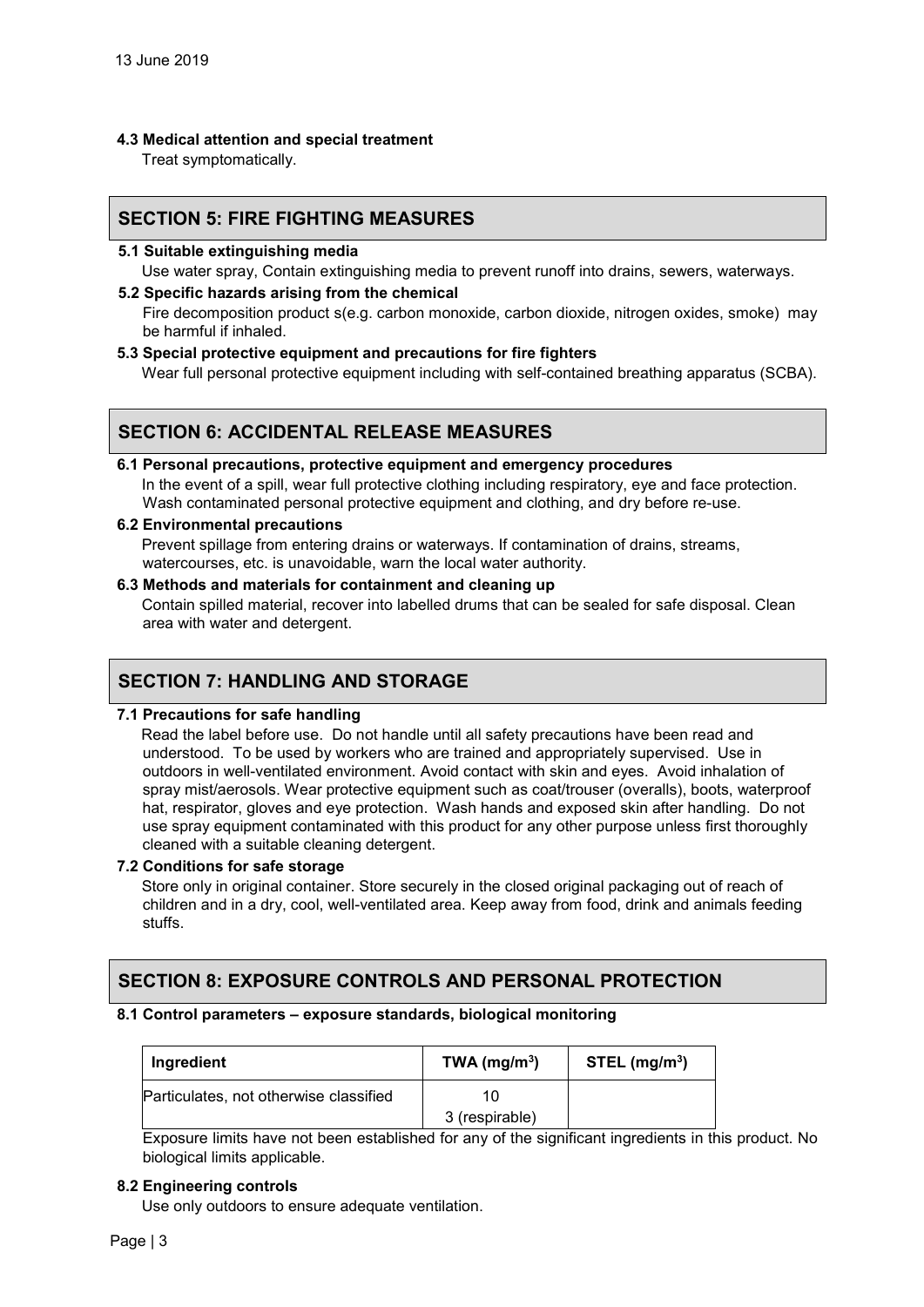#### **8.3 Personal protective equipment (PPE)**

The following Standards provide general advice regarding safety clothing and equipment: Respiratory equipment: **AS/NZS 1715**, Protective Gloves: **AS 2161**, Occupational Protective Clothing: **AS/NZS 4501**, Industrial Eye Protection: **AS1336** and **AS/NZS 1337**, Occupational Protective Footwear: **AS/NZS2210**.

**Eye/Face Protection:** Wear chemical goggles or face shield when mixing or applying product. **Skin Protection:** Wear impervious gloves (e.g. nitrile, butyl), coat, trousers, waterproof hat. Ensure all skin areas are covered.

**Respirator:** Where product is being sprayed and a mist could be produced a respirator should be worn. It should be fitted with a type G cartridge, suitable for agricultural chemicals.

## **SECTION 9: PHYSICAL AND CHEMICAL PROPERTIES**

| Appearance                             | White granule                   |
|----------------------------------------|---------------------------------|
| Odour                                  | Slight, characteristric         |
| Odour threshold                        | Not known                       |
| рH                                     | $6.0 - 9.0$                     |
| Melting/Freezing Point                 | No data available               |
| <b>Boiling Point /Range</b>            | No data available               |
| Flash point                            | Non flammable                   |
| Flammability (solid, gas)              | Not applicable                  |
| Vapour Pressure                        | No data available               |
| Vapour density                         | No data available               |
| Specific gravity                       | No data available               |
| Solubility                             | Completely dispersible in water |
| Partition Co-efficient n-octanol/water | No data available               |
| Auto-ignition temperature              | No data available               |
| Decomposition temperature              | No data available               |
| Viscosity                              | Not applicable                  |

## **SECTION 10: STABILITY AND REACTIVITY**

#### **10.1 Reactivity**

This product is unlikely to react or decompose under normal storage conditions.

#### **10.2 Chemical stability**

Stable under normal temperatures and pressure for storage and use.

#### **10.3 Conditions to Avoid**

Avoid storage in direct sunlight.

**10.4 Incompatible materials and possible hazardous reactions**  Contact with oxidising materials, strong acids and alkalis.

#### **10.5 Hazardous decomposition products**

**Fire Decomposition:** Carbon dioxide, carbon monoxide, nitrous oxides, smoke and possible other unspecified compounds.

#### **10.6 Polymerisation**

Not known to occur.

## **SECTION 11: TOXICOLOGICAL INFORMATION**

**11.1 Health hazard information**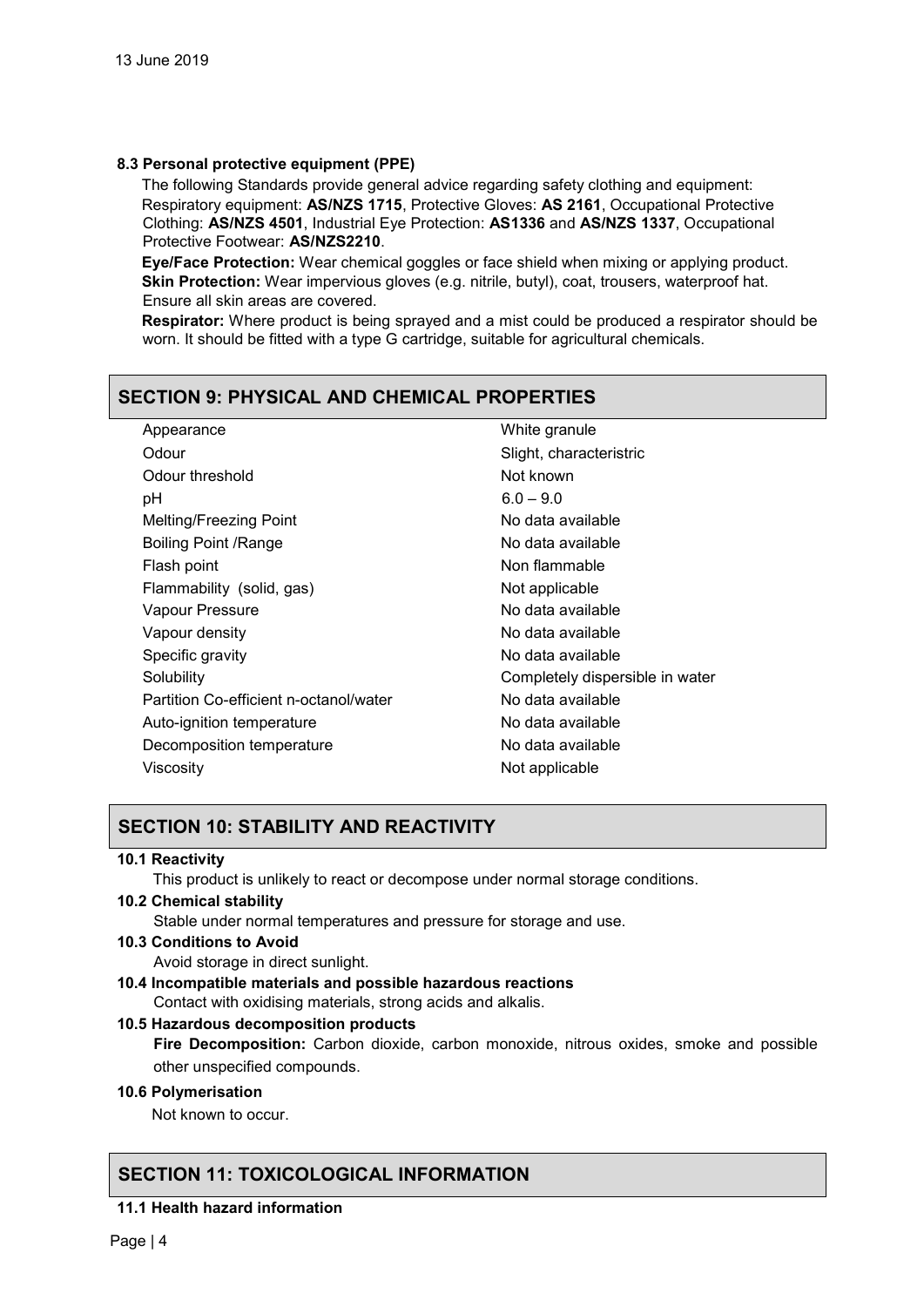The product is classified for health hazards according to an assessment of information on product.

#### **11.2 Toxicological information**

| Acute toxicity:                                              | Harmful if swallowed, by dermal or inhalation exposure.                                                    |
|--------------------------------------------------------------|------------------------------------------------------------------------------------------------------------|
| Aspiration hazard:                                           | Product contains no components with aspiration hazard.                                                     |
| Respiratory irritation:                                      | May irritate mucous membranes.                                                                             |
| Skin corrosion/irritation                                    | Not classified.                                                                                            |
| Serious eye damage/irritation                                | Not classified.                                                                                            |
| Respiratory or skin<br>sensitisation                         | Not classified.                                                                                            |
| Germ cell mutagenicity:                                      | No ingredients in product identified as presumed or suspected<br>mutagens.                                 |
| Carcinogenicity                                              | No ingredients in product identified as presumed or suspected<br>carcinogens.                              |
| Reproductive toxicity                                        | No ingredients in product identified as suspected of damaging<br>fertility or the unborn child.            |
| Specific target organ toxicity -<br>single/repeated exposure | No ingredients in product identifed as causing damage to<br>organs through prolonged or repeated exposure. |
| Narcotic effects                                             | Product contains no ingredient identified as causing narcotic<br>effects.                                  |
| 11.3 Toxicological data:                                     |                                                                                                            |
| Terbuthylazine                                               | Oral, rat, LD <sub>50</sub> 1503 mg/kg b.w                                                                 |

## **SECTION 12: ECOLOGICAL INFORMATION**

#### **12.1 Ecotoxicity**

This product is classified as being very toxic to aquatic life with long lasting effects , very toxic in the soil environment and harmful to terrestrial vertebrates.

Terbuthylazine *Mysidopsis bahia*, LC50 (96hr) 0.109 mg/L Rainbow trout, LC<sub>50</sub> (96hr) 3.4 mg/L *Selanestrum capricorntum* EC50 (5 d) 0.0032 mg/L

#### **12.2 Environmental Fate**

**Breakdown in soil and groundwater:** Terbuthylazine degrades slowly in an aerobic aquatic environment.  $(DT<sub>50</sub> > 30 \text{ days})$ .

**Bioaccumulation:** Not expected to occur.

## **SECTION 13: DISPOSAL CONSIDERATIONS**

#### **13.1 Product Disposal**

 If possible, dispose of by using according to the label. Otherwise, dispose of in an approved landfill or bury below 500mm in a disposal pit specifically marked and set up for this purpose clear of waterways, desirable vegetation and tree roots.

#### **13.2 Container Disposal**

Do not use packaging for storage of other products. Empty packaging should be disposed of to an approved landfill.

## **SECTION 14: TRANSPORT INFORMAITON**

#### **Road and Rail Transport:**

Classified as Dangerous Good Class 9 according to NZS5433 Transport of Dangerous Goods on Land

#### **Marine Transport (IMO/IMDG):**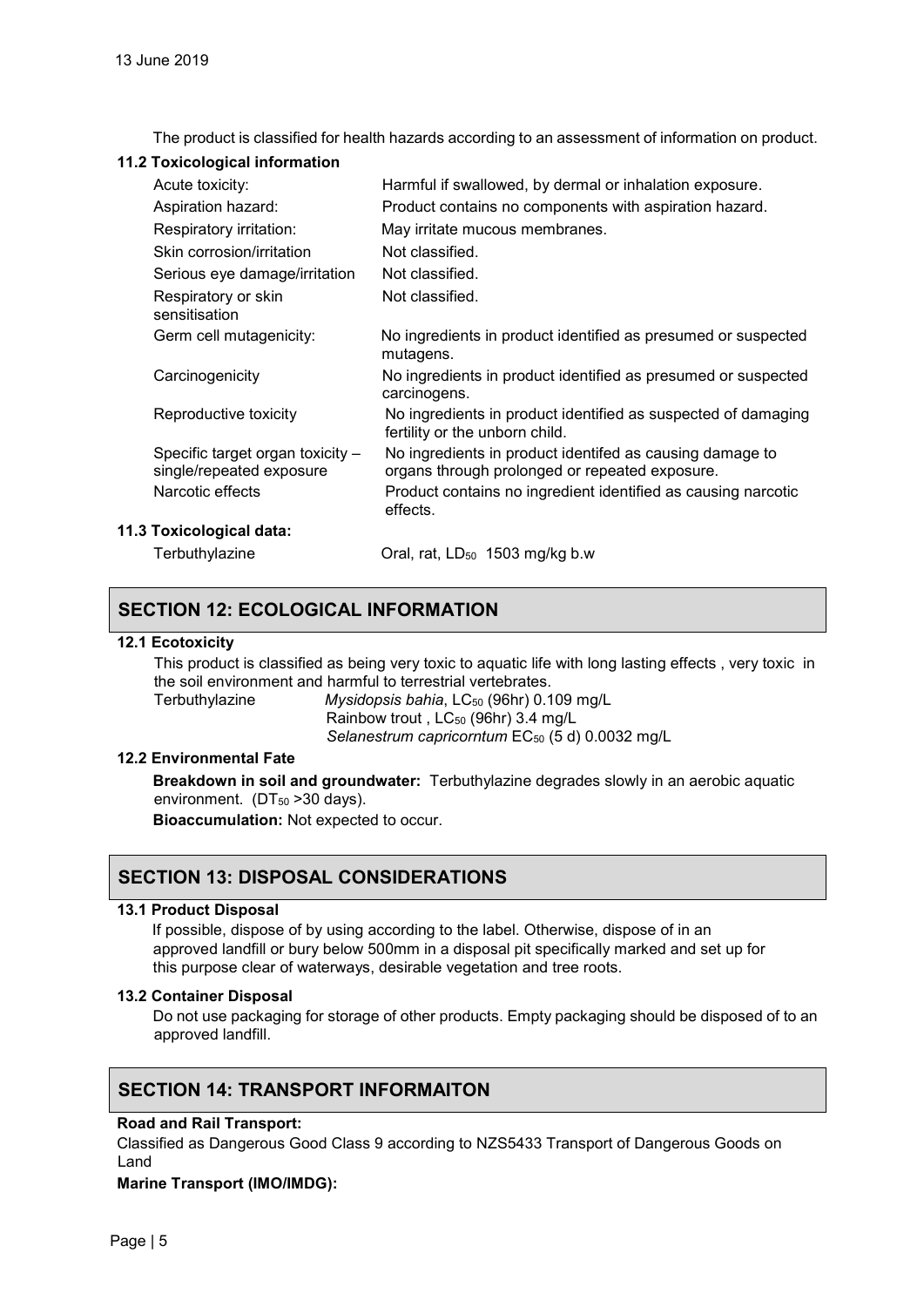Classified as Dangerous Good Class 9 by the criteria of the International Maritime Dangerous Goods Code (IMDG Code) for transport by sea.

#### **Air Transport (ICAO/IATA):**

Classified as Dangerous Good Class 9 by the criteria of the International Air Transport Association (IATA) Dangerous Goods Regulation for transport by air.

| <b>UN Number:</b>                    | 3077                                                                                |
|--------------------------------------|-------------------------------------------------------------------------------------|
| <b>UN Proper Shipping Name:</b>      | ENVIRONMENTALLY HAZARDOUS SUBSTANCE, SOLID,<br>N.O.S. (CONTAINS 90% TERBUTHYLAZINE) |
| Transport hazard class(es)           | 9                                                                                   |
| <b>Packing Group:</b>                | Ш                                                                                   |
| <b>Special Precautions for User:</b> |                                                                                     |
| <b>IMDG Marine pollutant:</b>        | YES.                                                                                |
| <b>Transport in Bulk:</b>            |                                                                                     |

## **SECTION 15: REGULATORY INFORMATION**

### **15.1 HSNO Act 1996**

| Hazardous substance according to Hazardous Substances (Classification) Notice 2017. |                                                                                        |  |
|-------------------------------------------------------------------------------------|----------------------------------------------------------------------------------------|--|
| Approved substance number: HSR000388                                                |                                                                                        |  |
|                                                                                     | Water dispersible granule containing 900 g/kg terbuthylazine.                          |  |
| <b>Hazardous classifications:</b>                                                   | 6.1D, 9.1A, 9.2A, 9.3C.                                                                |  |
| <b>Controls:</b>                                                                    | Refer to HS Notices (www.epa.govt.nz) and HSW HS<br>Regulations (www.worksafe.govt.nz) |  |

#### **15.2 ACVM Act 1997**

**Registration number:** P9681

Refer to [www.foodsafety.govt.nz](http://www.foodsafety.govt.nz/) for registration conditions.

## **SECTION 16: OTHER INFORMATION**

#### **16.1 Date of preparation or last revision of SDS**

| <b>SDS</b> issued     | 13th June, 2019 |
|-----------------------|-----------------|
| <b>SDS supersedes</b> | Not applicable  |
| <b>Reason issued</b>  | New product     |

#### **16.2 ABREVIATIONS**

| <b>ADI</b>          | Acceptable Daily Intakes                                                                                               |  |
|---------------------|------------------------------------------------------------------------------------------------------------------------|--|
| <b>CAS number</b>   | <b>Chemical Abstracts Service Registry Number</b>                                                                      |  |
| <b>CCID</b>         | <b>Chemical Classification Identification Database</b>                                                                 |  |
| <b>EPA</b>          | <b>Environmental Protection Authority</b>                                                                              |  |
| $ErC_{50}$          | <b>Half maximal Effective Concentration</b>                                                                            |  |
| <b>GHS</b>          | Globally Harmonized System of Classification and Labelling of Chemicals                                                |  |
| <b>Hazchem Code</b> | Emergency action code of numbers and letters that provide information to<br>emergency services especially firefighters |  |
| <b>HSNO</b>         | Hazardous Substances and New Organisms                                                                                 |  |
| <b>HS</b>           | <b>Health and Safety</b>                                                                                               |  |
| <b>HSR</b>          | Hazardous Substances Register                                                                                          |  |
| <b>IARC</b>         | International Agency for Research on Cancer                                                                            |  |
| $LC_{50}$           | <b>Median Lethal Concentration</b>                                                                                     |  |
| $LD_{50}$           | <b>Median Lethal Dose</b>                                                                                              |  |